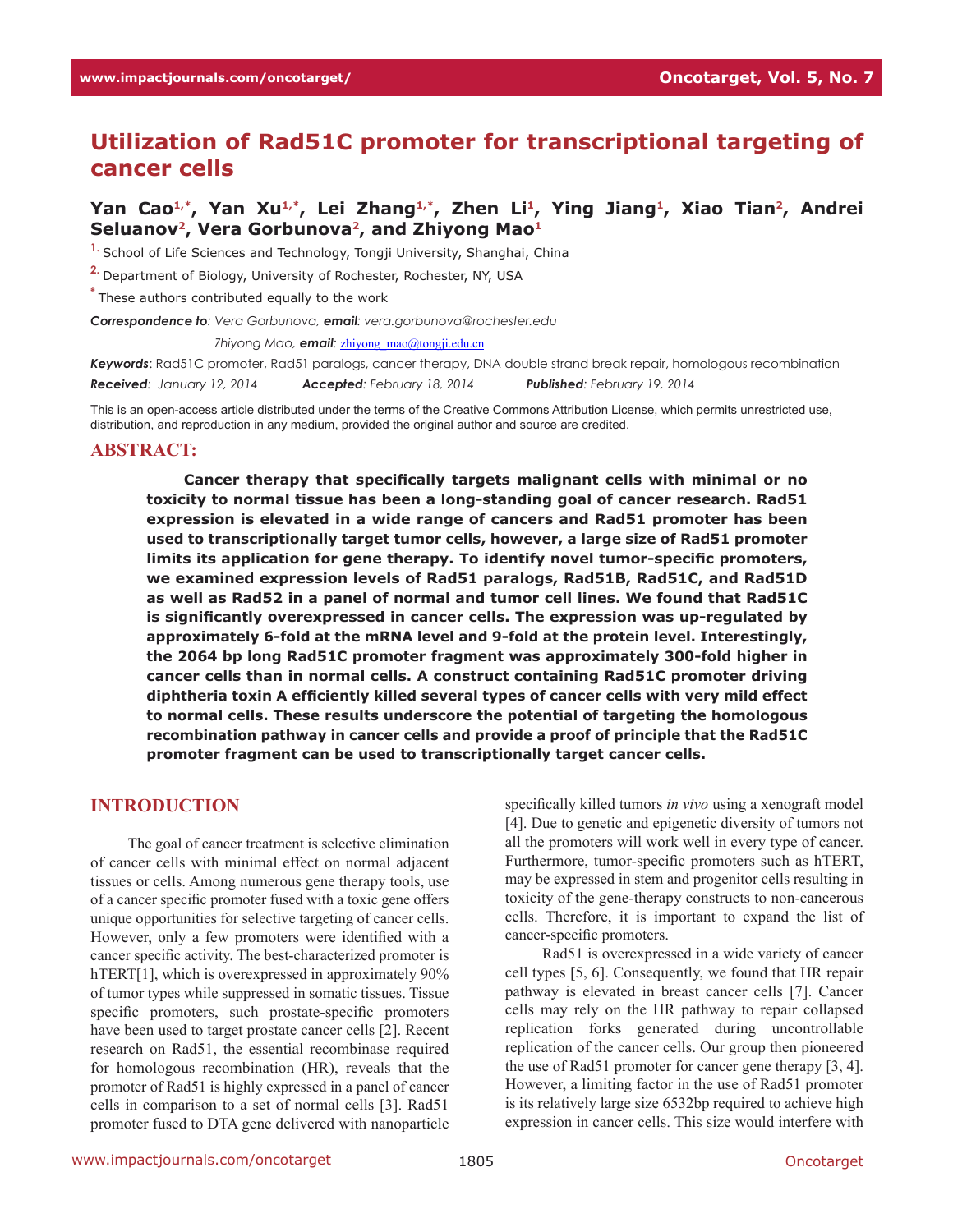efficient packaging into viral vectors further complicating the delivery of the therapeutic construct. In order to identify alternative promoters with high specificity to cancer cells we examined the tumor specificity of Rad51 paralogs Rad51B, Rad51C, Rad51D and Rad52. Rad51 paralogs and Rad52 participate in HR repair alongside Rad51. Rad52 protein facilitates Rad51 nucleoprotein filament formation[8]. The molecular function of the Rad51 paralogs in the HR process is less clear. Loss of any of the Rad51 paralogs sensitizes cells to DNA cross-linking agents and ionizing radiation[9]. In mice, disruption of any Rad51 paralog is embryonic lethal, suggesting an essential role of these proteins in repairing DSBs caused by collapsed DNA replication forks in early embryonic development[10-13]. Biochemically, Rad51 paralogs form two distinct complexes Rad51B-Rad51C-Rad51D-XRCC2 and Rad51C-XRCC3, which possibly play similar roles to BRCA2 by recruiting the major HR recombinase Rad51 to broken ends. Rad51C is the central component of both complexes[9], implying its potentially essential role in HR directed repair. Not limited to its early role in Rad51 recruitment [14], Rad51C has been proposed to facilitate the resolution of Holliday Junction formed at late stage of HR [15, 16]. Furthermore, recent large-scale sequencing studies of breast cancer, ovarian cancer and testicular cancer patients and their families identified Rad51C mutations associated with increased cancer risk [17-21].

Here, we explored the utility of the HR gene Rad51B, Rad51C, Rad51D and Rad52 for transcriptionally targeted therapy of cancer. We found that expression of Rad51C was significantly elevated in the group of cancer cells. Moreover, the expression of firefly luciferase or GFP fused pRad51C was approximately 300 times higher in cancer cells than in normal cells. We then engineered a prototype targeting construct containing a diphtheria toxin A driven by 2064 bp fragment of the Rad51C promoter (pRad51C-DTA). The pRad51C-DTA specifically targeted cancer cells while it had very mild effect on all normal cell lines.

# **RESULTS**

### **Rad51C is highly expressed in cancer cells**

To identify cancer-specific promoters we first compared the expression levels of Rad51B, Rad51C, Rad51D and Rad52 in a panel of seven normal and seven cancerous cells lines. Normal cells included three lines of normal human fibroblasts HCA2, IMR90 and WI38, and four different lines of normal human mammary epithelial cells HMEC1, HMEC2, HMEC3 and HMEC4. The cancer cell lines included four of breast cancer cells HCC1954, MCF-7, T47D and MDA-MB-231, a fibrosarcoma cell line HT1080, a cervical cancer cell line HeLa and a transformed human kidney cell line GP2-293. We extracted total RNA from the exponentially growing cells, and measured transcript levels by real-time PCR (Figure 1A).

All four Rad genes showed a trend towards higher expression in cancer cells (Figure 1A). Expression of Rad51B, Rad51D and Rad52 was elevated approximately 2-fold compared to normal cells, while the expression of Rad51C was elevated 6-fold. However, only Rad51C result reached statistical significance (Rad51B,  $P_{MWI}$ =0.3176; Rad51D,  $P_{MWU}$ =0.2086; Rad52,  $P_{MWU}$ =0.1282; Rad51C,  $P_{MWL}$ =0.037; Figure 1B). These results make Rad51C promoter a promising candidate for transcriptionally targeted therapy.

#### **The protein levels of Rad51C are upregulated in cancer cells**

To further confirm that Rad51C is overexpressed in cancer cells we examined the protein levels by Western blot. The analysis showed that Rad51C protein levels are up-regulated in cancer cells (Figure 2A). On average, Rad51C protein levels were elevated 9-fold (Figure 2B). This increase was statistically significant ( $P_{MWI}$ =0.0006) (Figure 2C).

### **The Rad51C promoter fragment is highly active in cancer cells**

Since Rad51C showed significant upregulation in cancer cells we proceeded to test whether Rad51C promoter is also hyperactive in cancer cells. We cloned a putative Rad51C promoter fragment, which starts from -1966 upstream to +99 downstream of the transcription start site, into a vector containing firefly luciferase or EGFP gene resulting in a pRad51C-luciferase or pRad51C-EGFP construct. We then tested the promoter activity by transfecting cells with 0.5 µg of pRad51Cluciferase construct or 2 µg pEGFP-N1 as a control for normalizing transfection efficiency. The ratio of luciferase activity versus GFP+ cells was used as a measure of Rad51C promoter activity. Strikingly, pRad51Cluciferase construct was 225-fold more active in cancer cells than in normal cells  $(P_{MWC}=0.0006)$  (Figure 3, Supplementary Figure 1). Similarly, after co-transfecting cells with 0.5 µg of pRad51C-EGFP together with 0.005 µg of pDsRed2-N1 as an internal control for normalizing transfection efficiency, we observed a 343-fold difference of EGFP+ cells/DsRed+ cells between cancer cells and normal cells  $(P_{MWU}=0.0006)$  (Supplementary Figure 2). This differential activity between normal and cancer cells is very promising for future therapeutic applications.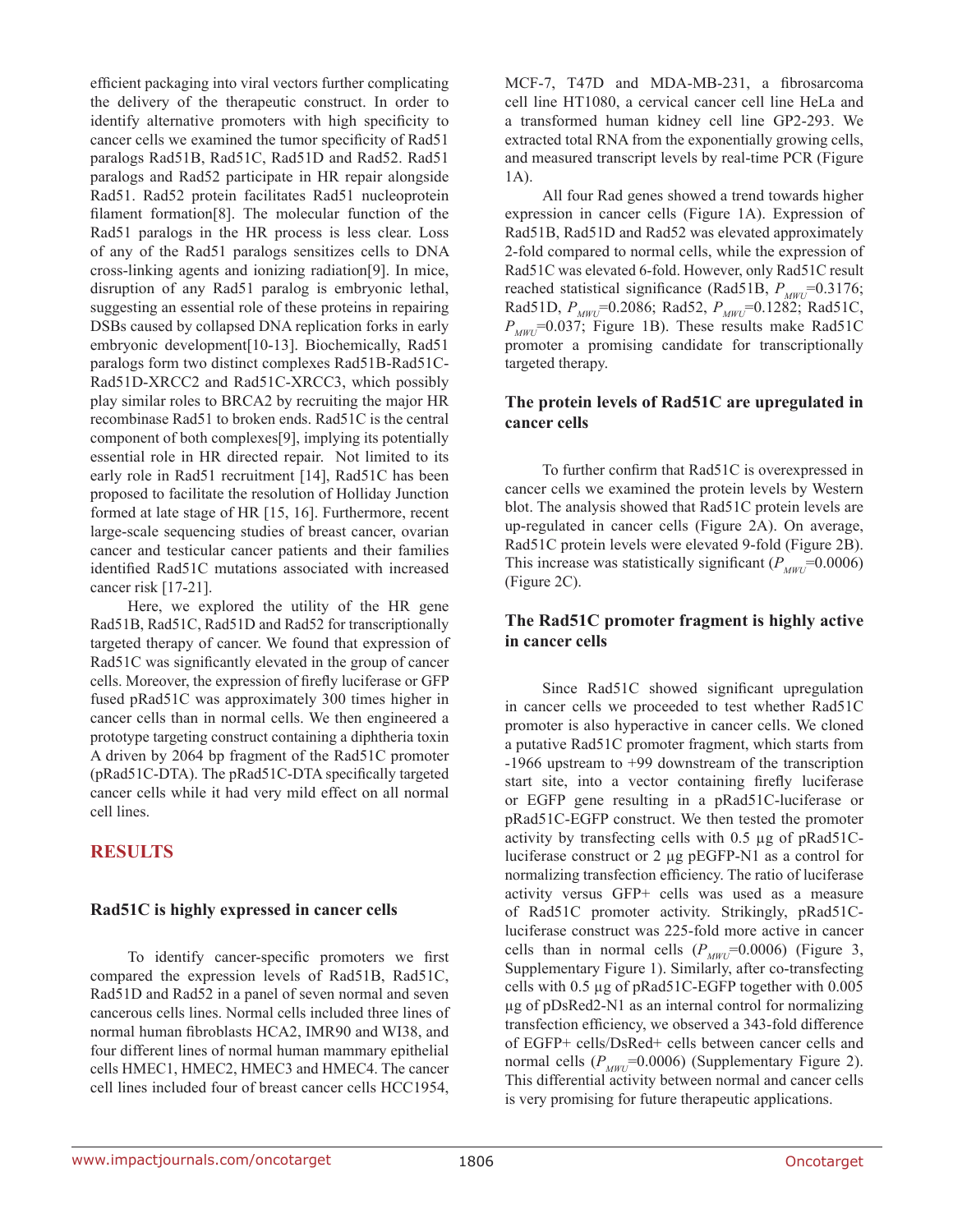## **Rad51C promoter driving expression of Diphtheria Toxin A (DTA) selectively targets cancer cells**

We next constructed a prototype therapeutic construct by fusing Rad51C promoter to diphtheria toxin A (DTA) gene generating pRad51C-DTA (Figure 4A). DTA encodes a toxic protein that blocks protein translation in the cell by inactivating eEF2, leading to rapid cell death. We then transfected pRad51C-DTA into the normal and cancer cell lines and counted the number of surviving cells using a Millipore Muse machine. pRad51C-DTA specifically killed all the seven types of cancer cells and had no significant effect on the seven normal cell lines (Figure 4B).

The second approach we used to measure the efficiency of cancer cell killing by pRad51C-DTA was to analyze inhibition of protein synthesis triggered by therapeutic construct. pRad51C-DTA and a plasmid encoding firefly luciferase were co-transfected into the panel of normal and cancer cells, and the level of luciferase activity was compared in the cells transfected with pRad51C-DTA to the control cells that received the luciferase construct only. Protein synthesis measured by the luciferase activity was reduced by  $\approx 25\%$  to  $\approx 28\%$  in the seven normal cell lines (Figure 4C). In contrast, the inhibitory effect by pRad51C-DTA on the tumor cell lines was much greater, approximately 7-fold and 10-fold with 0.05 µg and 0.1 µg pRad51C-DTA transfected respectively (Figure 4C). In summary these results show a proof of principle that Rad51C promoter can be successfully used to target cancer cells.

# **DISCUSSION**

We have shown that Rad51C transcript and protein levels are elevated in cancer cells. This is consistent with the previous findings that the levels of partner HR protein Rad51 [5, 6], as well as HR repair efficiency, are



**Figure 1: Rad51C transcripts are upregulated in cancer cells.** A. Quantitative analysis of mRNA expression of Rad51B, Rad51C, Rad51D and Rad52 in normal and cancer cells. Exponentially growing cells were harvested for total RNA extraction. The transcript levels were determined using real time RT-PCR followed by analysis using delta CT method [29]. Then the relative expression level of Rad genes in different types of cells was normalized to that in HCA2 cells. All experiments were repeated at least 9 times. Error bars represent s.d. B. Statistical analysis of expression of Rad51B, Rad51C, Rad51D and Rad52 in normal and cancer cells. Man Whitney U test was employed to examine significance. \* The upregulation of Rad51C in cancer cells was statistically significant ( $P_{MWI}$ =0.037).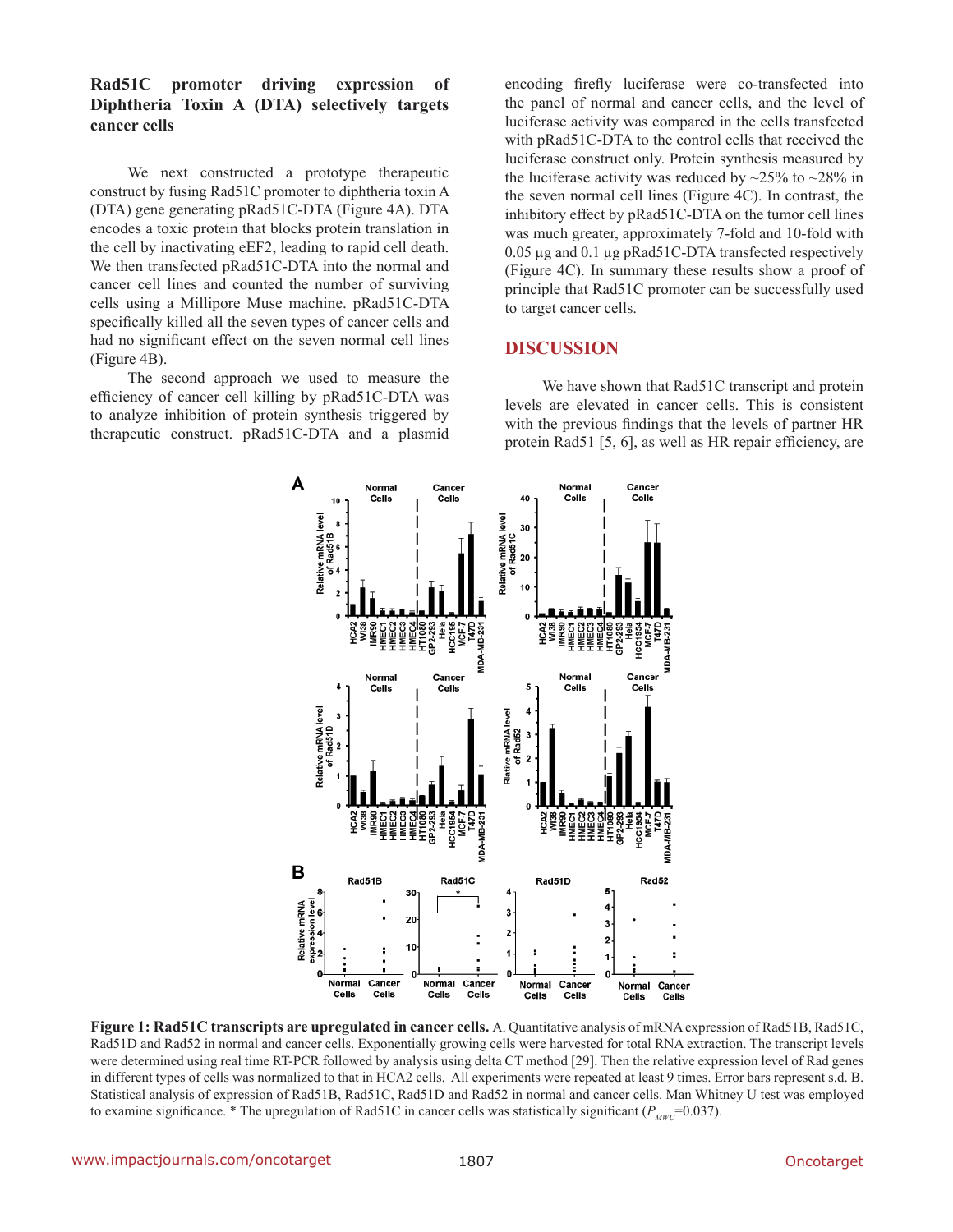

**Figure 2: Rad51C protein levels are elevated in cancer cells.** A. Representative Western blot showing expression levels of Rad51C in normal and cancer cell lines. B. Quantitative analysis of Rad51C protein levels in normal and cancer cells. The Western blot results were quantified with ImageJ software. All experiments were repeated at least three times. Error bars indicate s.d. C. The Man Whitney U test shows that the elevation of Rad51C protein expression in cancer cell lines is statistically significant. \*\*  $P_{MWD}$ =0.0006.



**Figure 3: Rad51C promoter is hyperactive in cancer cells.** A. Diagram of Rad51C reporter construct. B. The activity of Rad51C promoter is strongly enhanced in cancer cells. Cells were transfected with pRad51C-luciferase. The ratio of luciferase activity to GFP+ cells was used as the measure of Rad51C promoter activity. All experiments were repeated more than three times. Error bars indicate s.d. C. The elevation of Rad51C promoter activity was highly significant in cancer cells. \*\*  $P_{MWU}$ =0.0006.

up-regulated in cancer cells [7]. Cancer cells may undergo selection for more active HR repair machinery to alleviate replication stress in rapidly dividing cancer cells. Furthermore, active HR may diversify the genomes of cancer cells leading to more rapid loss of heterozygosity and emergence of therapy resistant clones. On the contrary, normal cells with intact cell cycle checkpoints prefer to nonhomologous end joining (NHEJ) rather than HR [22]. Therefore, targeting HR pathway is a promising strategy to selectively kill cancer cells.

Here we have shown that Rad51C promoter is highly active in cancer cells and the pRad51C-DTA construct can target cancer cells with high selectivity. Targeting cancer cells with a construct encoding DTA



**Figure 4: pRad51C-DTA selectively targets cancer cells with minimal toxicity to normal cells.** A. A diagram of pRad51C-DTA. B. Survival of cells transfected with pRad51C-DTA. Zero, 0.05 µg or 0.1 µg of pRad51C-DTA was transfected into cells using electroporation. At 72 hours post transfection, cells were harvested and cell number was counted on a Millipore Muse machine. The survival rate was calculated as described<sup>16</sup>. All experiments were repeated more than three times. Error bars represent s.d. C. Inhibitory effect on luciferase activity in cancerous cell lines by pRad51C-DTA. Zero, 0.05 µg or 0.1 µg of pRad51C-DTA was cotransfected with 1 µg SV40-luciferase to the 14 cell lines using Fugene. At day 3 post transfection, cells were harvested and luciferase activity was analyzed in cell lysates. All experiments were repeated at least three times. Error bars represent s.d.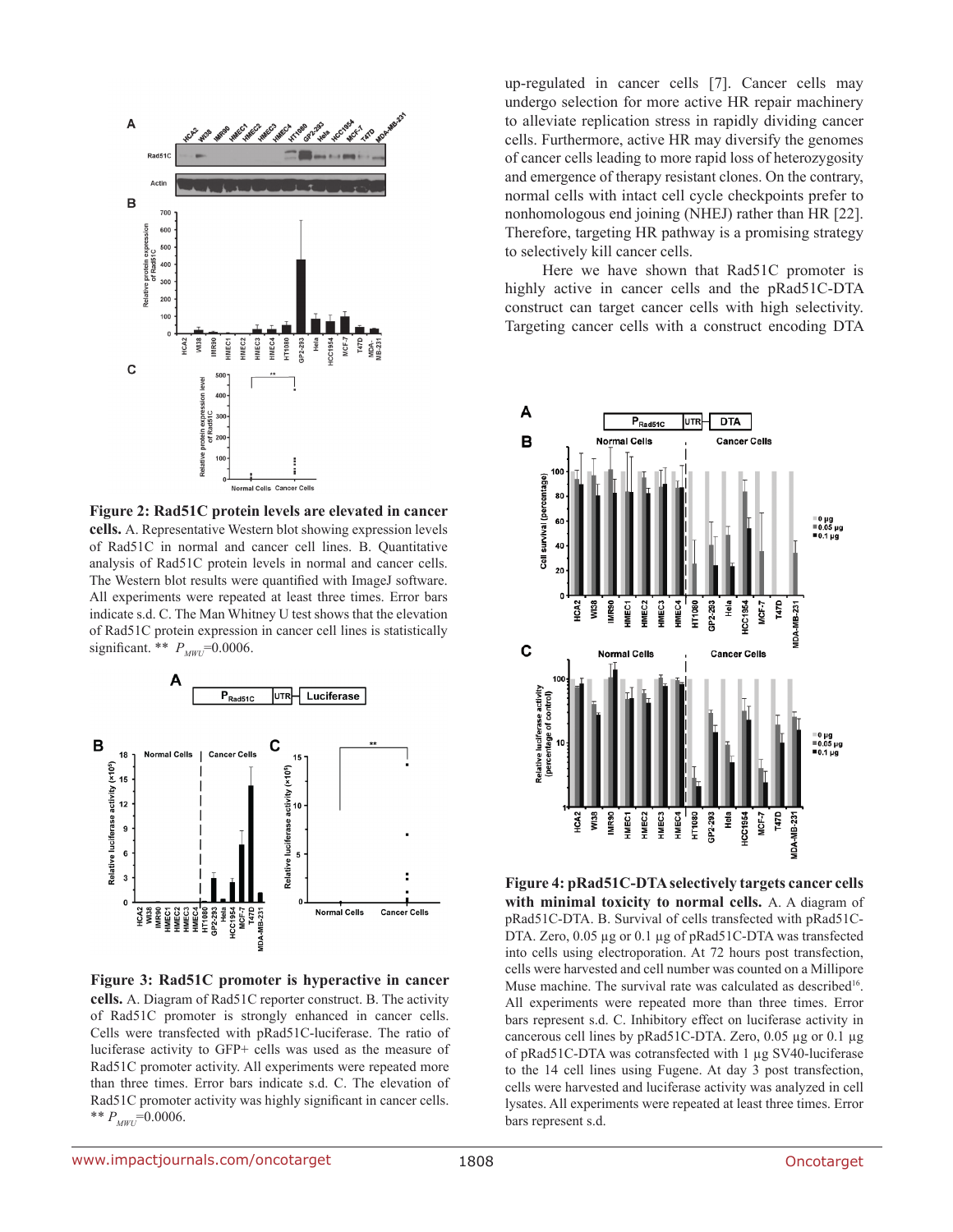gene driven by Rad51 promoter had previously shown promise in cultured cancer cells and animal models [3, 4, 23]. Several systems expressing toxic or suicide genes driven by other cancer specific promoters such as hTERT [1], Tyrosinase [24], Survivin [25] and Midkine [26] were developed in the past decade. hTERT is one of the bestcharacterized tumor-specific promoters. Although hTERT promoter activity is low in normal somatic cells, it is a relatively weak promoter even in cancer cells, which limits its clinical application. The differential in hTERT promoter activity between normal and cancer cells is approximately 10-fold [27]. In contrast, Rad51C promoter activity is on average over 225-fold stronger (with the maximum difference of 3,060-fold) in cancer cells than that in normal cells, which may lead to much higher tumor specificity. This differential between cancer and normal cells is even greater for the Rad51 promoter, when a 6.5 kb promoter fragment is used. However, despite its high selectivity, full length Rad51 promoter is incompatible with the majority of gene delivery tools for gene therapy, such as viral vectors. When Rad51 promoter was truncated to 2 to 3 kb, differential in promoter activity between cancer and normal cells was reduced to 60-fold or less [23]. Importantly, the size of Rad51C promoter required for differential expression in cancer and normal cells is only  $\sim$ 2 kb, which is within the range insert size that can be accommodated by most of viral vectors [28].

The activity of Rad51C promoter fused to a reporter gene was dramatically higher in cancer cells relative to the increase in the endogenous levels of Rad51C transcript. A possible explanation is that the 2 kb Rad51C promoter used in the fusion constructs is missing suppressive regulatory element(s). Alternatively, the endogenous Rad51C transcript may contain binding sites for micro RNAs that are missing in the constructs. Regardless of the cause, this phenomenon could be exploited for targeting cancer cells.

In summary, our study provides evidence that HR pathway is a promising therapeitic target. We demonstrated that Rad51C promoter can be used to transcptionally target cancer cells and identified a 2 kb promoter fragment that provides strong differential expression in cancer cells. This work expands the list of cancer-specific promoters that hold promise for clinical applications.

# **MATERIALS AND METHODS**

### **Cell culture.**

All cells were cultured in  $3\%$  O<sub>2</sub> and  $5\%$  CO<sub>2</sub> at 37°C in a humidified incubator (Heracell 240i, Thermo Fisher, USA). The growth conditions for the 14 cell lines were as described [3, 7].

### **Generation of pRad51C-luciferase, pRad51C-EGFP, and pRad51C-DTA constructs.**

 Rad51C promoter was amplified from genomic DNA isolated from HCA2 cells using primers 5'GCTGAATTCGCATAAGCATGAAATCTCCCT GAAGATAG3' and

5'ACCGGTACCCGCTGCATTTCAAAGCGGAA CGTCTTC3', and sub-cloned into a vector with EcoRI and KpnI. After the promoter sequence was confirmed, we further subcloned Rad51C promoter into pEGFP-N1 by replacing CMV promoter with ApaLI and KpnI, generating pRad51C-EGFP. Then the promoter region was amplified with primers 5'ATTGGTACCGCATAAGCATGAAATCT CCCTGAAGATAG3' and

5'CGCGCTAGCCGCTGCATTTCAAAG

CGGAACGTCTTC3', and cloned into pGL3-basic vector to create pRad51C-firefly luciferase construct using KpnI and NotI.

Based on pRad51C-EGFP, we obtained pRad51C-DTA by replacing EGFP ORF with DTA ORF amplified from pROSA26KPN using primers 5'GGCGGTACCGCCACCATGGATCCTG ATGATGTTGTTGATTCTTC3' and 5'GTCGCGGCCGCTTAGAGCTTTAAATCTCTG3'.

### **Real-time PCR.**

Total RNA was extracted from cells that were seeded 48 h before harvesting using TriReagent (Sigma-Aldrich, Cat. # T9424). After cDNA synthesis, realtime PCR was performed on an ABI7500 real time PCR machine (Life Technologies, CA). The components and settings of quantitative PCR were determined according to the manual of SYBR Green PCR Master Mix (TAKARA, Cat. # RR820). The primers for amplifying Rad51B, Rad51C, Rad51D, Rad52 and GAPDH were as follows: Rad51B, 5'CCCAAAGATGCAAACGGCTT3' and 5'TCGTCCAAAGCAGAAAGGGT3'; Rad51C, 5' GGATTTGGTGAGTTTCCCGC3' and 5' TCTTTGCTAAGCTCGGAGGG3'; Rad51D, 5' TCTGGCCAAATCTTCCCGAC3' and 5' TCCCAAACAACAGCACAGGT3'; Rad52, 5' CGTTTGCCACCAGAAACCAC3' and 5' TTCCTGTTGTGCGTTGGTCA3'; GAPDH, 5' TGGTATGACAACGAATTTGG3' and 5' TCTACATGGCAACTGTGAGG3'.

### **Western blot.**

 Rapidly growing cells were harvested for protein extraction. Thirty μg of each sample was analyzed by Western blot with Rad51C antibody (Abcam, Cat. #, ab72063).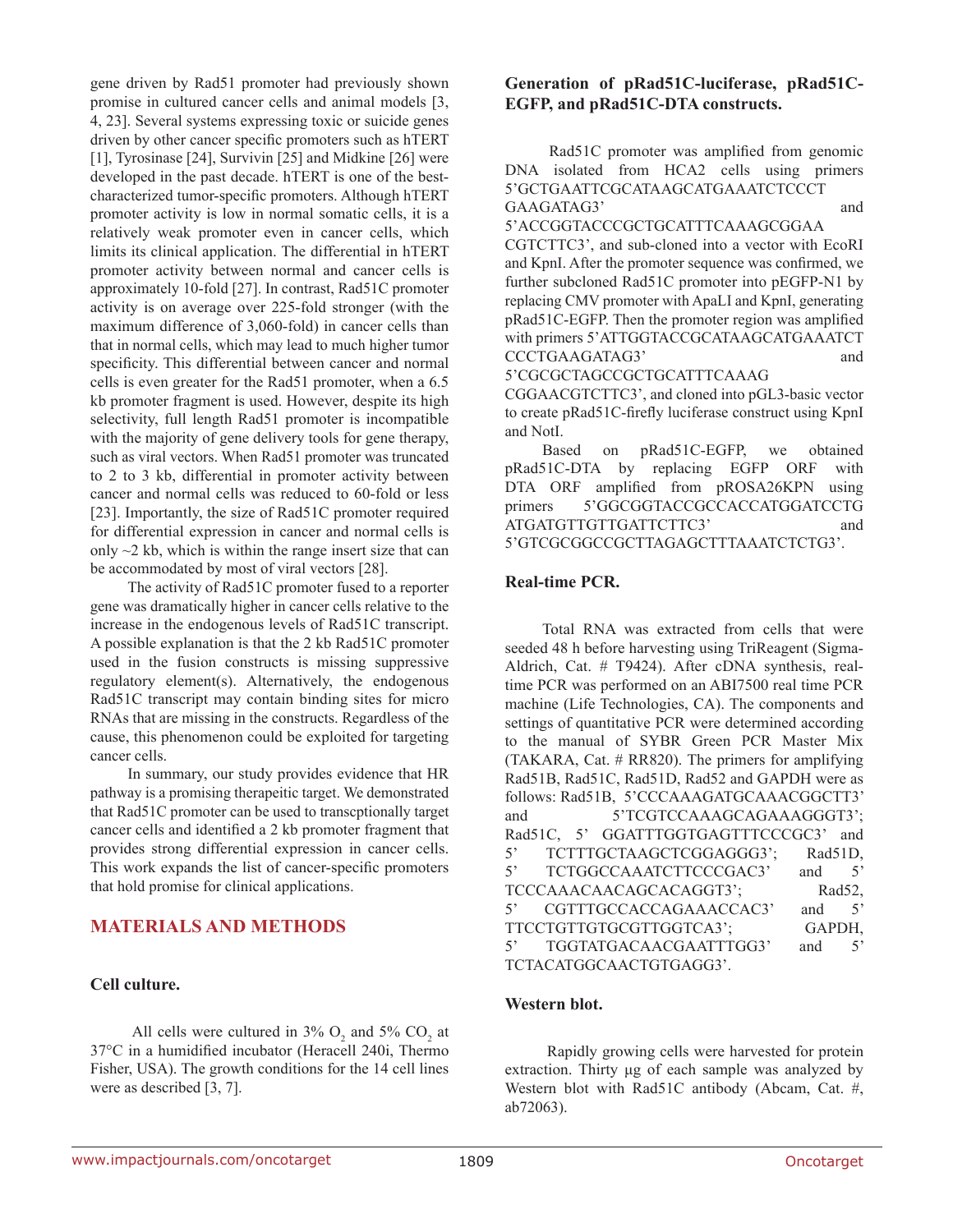#### **Transfections and FACS analysis.**

For examining the promoter activity, all cells were transfected using a Lonza 4D electroporation machine (Lonza, Germany) with according programs: HCA2, IMR90 and WI38, DT130; HMEC1, HMEC2, HMEC3 and HMEC4, EL110; HT1080, FF113; GP2-293 and MCF-7, CM130; Hela, CN114; HCC1954 and T47D, FF150; MDA-MB-231, FF138. Cells were cultured for 72h and harvested for FACS analysis on a FACScalibur (BD Biosciences, USA). Data was further analyzed using Flowjo software. For analyzing the survival rate and inhibitory effect on luciferase activity, cells were transfected using Fugene reagent (Promega, Cat. # E2691).

#### **Luciferase assay.**

At 72 h post transfections, cells were harvested and counted before being lysed with passive lysis buffer (Promega, Cat. # E1491) at the ratio of 200  $\mu$ L/1×10<sup>6</sup> cells. Then 20 μl of cell lysates was mixed with 100 μl of luciferase substrate (Promega, Cat. # E1910), and the mixture was immediately analyzed on a GloMax20/20 luminometer (Promega, USA).

# **ACKNOWLEDGEMENTS**

The work was supported by grants from Chinese National Program on Key Basic Research Project (Grant No. 2013CB967600), the National Science Foundation of China (Grant No. 31371396), Shanghai Pujiang Program, the 1000 Youth Talents Program to Z.M. and a grant from the US National Institutes of Health to V.G.

# **REFERENCES**

- 1. Abdul-Ghani R, Ohana P, Matouk I, Ayesh S, Ayesh B, Laster M, Bibi O, Giladi H, Molnar-Kimber K, Sughayer MA, de Groot N and Hochberg A. Use of transcriptional regulatory sequences of telomerase (hTER and hTERT) for selective killing of cancer cells. Molecular therapy : the journal of the American Society of Gene Therapy. 2000; 2(6):539-544.
- 2. Latham JP, Searle PF, Mautner V and James ND. Prostatespecific antigen promoter/enhancer driven gene therapy for prostate cancer: construction and testing of a tissue-specific adenovirus vector. Cancer research. 2000; 60(2):334-341.
- 3. Hine CM, Seluanov A and Gorbunova V. Use of the Rad51 promoter for targeted anti-cancer therapy. Proceedings of the National Academy of Sciences of the United States of America. 2008; 105(52):20810-20815.
- 4. Hine CM, Seluanov A and Gorbunova V. Rad51 promotertargeted gene therapy is effective for in vivo visualization and treatment of cancer. Molecular therapy : the journal of

the American Society of Gene Therapy. 2012; 20(2):347- 355.

- 5. Maacke H, Jost K, Opitz S, Miska S, Yuan Y, Hasselbach L, Luttges J, Kalthoff H and Sturzbecher HW. DNA repair and recombination factor Rad51 is over-expressed in human pancreatic adenocarcinoma. Oncogene. 2000; 19(23):2791- 2795.
- 6. Raderschall E, Stout K, Freier S, Suckow V, Schweiger S and Haaf T. Elevated levels of Rad51 recombination protein in tumor cells. Cancer research. 2002; 62(1):219-225.
- 7. Mao Z, Jiang Y, Liu X, Seluanov A and Gorbunova V. DNA repair by homologous recombination, but not by nonhomologous end joining, is elevated in breast cancer cells. Neoplasia. 2009; 11(7):683-691.
- 8. Shinohara A and Ogawa T. Stimulation by Rad52 of yeast Rad51-mediated recombination. Nature. 1998; 391(6665):404-407.
- 9. Masson JY, Tarsounas MC, Stasiak AZ, Stasiak A, Shah R, McIlwraith MJ, Benson FE and West SC. Identification and purification of two distinct complexes containing the five RAD51 paralogs. Genes & development. 2001; 15(24):3296-3307.
- 10. Kuznetsov SG, Haines DC, Martin BK and Sharan SK. Loss of Rad51c leads to embryonic lethality and modulation of Trp53-dependent tumorigenesis in mice. Cancer research. 2009; 69(3):863-872.
- 11. Shu Z, Smith S, Wang L, Rice MC and Kmiec EB. Disruption of muREC2/RAD51L1 in mice results in early embryonic lethality which can Be partially rescued in a p53(-/-) background. Molecular and cellular biology. 1999; 19(12):8686-8693.
- 12. Deans B, Griffin CS, Maconochie M and Thacker J. Xrcc2 is required for genetic stability, embryonic neurogenesis and viability in mice. The EMBO journal. 2000; 19(24):6675- 6685.
- 13. Pittman DL and Schimenti JC. Midgestation lethality in mice deficient for the RecA-related gene, Rad51d/Rad51l3. Genesis. 2000; 26(3):167-173.
- 14. Badie S, Liao C, Thanasoula M, Barber P, Hill MA and Tarsounas M. RAD51C facilitates checkpoint signaling by promoting CHK2 phosphorylation. The Journal of cell biology. 2009; 185(4):587-600.
- 15. Constantinou A, Davies AA and West SC. Branch migration and Holliday junction resolution catalyzed by activities from mammalian cells. Cell. 2001; 104(2):259-268.
- 16. Kuznetsov S, Pellegrini M, Shuda K, Fernandez-Capetillo O, Liu Y, Martin BK, Burkett S, Southon E, Pati D, Tessarollo L, West SC, Donovan PJ, Nussenzweig A and Sharan SK. RAD51C deficiency in mice results in early prophase I arrest in males and sister chromatid separation at metaphase II in females. The Journal of cell biology. 2007; 176(5):581-592.
- 17. Akbari MR, Tonin P, Foulkes WD, Ghadirian P, Tischkowitz M and Narod SA. RAD51C germline